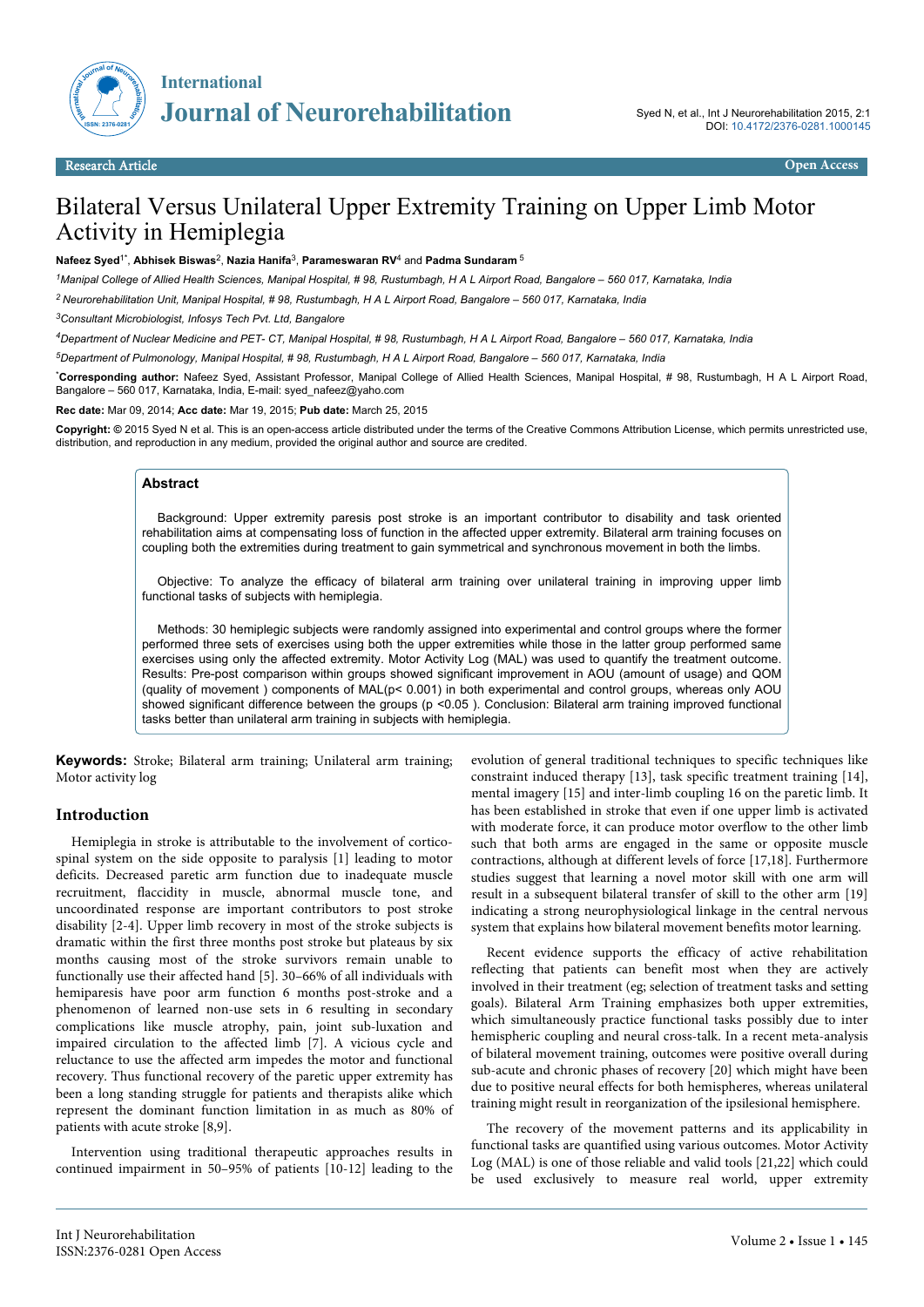rehabilitation out come and functional status in chronic stroke patients with mild to moderate hemiparesis [23]. This has been used to assess the amount of use (AOU) and quality of movement (QOM) of the affected upper extremity in 30 daily activities using a 6-point scale. Studies in the past did not note improvements in all patients and bilateral training has not been shown to be better overall the other training approaches [24,25]. Hence, there is clearly a need to examine cortical plasticity associated with bilateral therapy in a larger group of sub-acute and chronic stroke patients and to determine the type of patient, in terms of side and site of lesion, who might benefit most from bilateral training. The dearth of large randomized controlled trials [26] with little evidence on long-term training effects for bilateral arm training warrants a study to test the efficacy of bilateral arm training program in improving the functional ability of the paretic upper limb in stroke.

## **Methods**

In an experimental pre-post design, 30 sub-acute and chronic stroke subjects were recruited from the stroke unit of St Martha's hospital, Bangalore, and enrolled into the study. Subjects were screened for eligibility criteria and a written informed consent was taken before randomization of subjects into experimental group [bilateral extremity training; n=15) and control group [unilateral extremity training; n=15]. Block randomization and concealed allocation using five blocks of six each was used to randomize the subjects into the two groups. Both men and women aged between 45-75 years, diagnosed with Middle Cerebral Artery (MCA) infarct leading to stroke within previous 6 months to 3 years (sub-acute and chronic) were enrolled. Subjects who had 200 and 100 of wrist and finger extension respectively in the affected upper extremity and a score of  $\geq 2$  in upper arm functions section but <2 in advanced hand activities of Motor Assessment Scale (MAS) were considered. Subjects with communication and perceptual deficits, cognitive deficits (Modified Mini Mental State <20), musculoskeletal problems involving bilateral upper extremities, hearing and visual impairments and past history of neuro-muscular deficits involving either of the upper extremities were excluded.

## **Intervention**

Subjects in experimental group were made to sit in a chair comfortably and perform three specific tasks using both arms Page 2 of 6

simultaneously. Tasks administered were involving block placement, cup inversion and simulated drinking performed for 15 minutes each session for 5 sessions in a week for 3 weeks. In block placement, subject lifted a wooden block (7 x 5 x 5 cm) from the table and placed it on a target located on a 10 cm high box and were instructed to lift and place the block in one movement whilst trying to be as accurate as possible. During cup Inversion, subjects grasped the sides of an upside down plastic cup from the table and placed it right –side up on a target located on a 10 cm location whereas simulated drinking demanded subjects to pick a plastic cup within arm reach on the table and raise it to the mouth mimicking to drink. Subjects in the control group received similar tasks for 5 sessions a week for 3 weeks only for the affected extremity. AOU (Amount of use) and QOM (Quality of Movement) subscales of MAL (Motor Activity Log) were rated for affected upper extremity before and after intervention.

## **Data Analysis**

Data were tested for normality using Kolmogorov-Smirnov test. A paired't' test was used to analyze the pre-post differences within the groups and the between group differences were analyzed using an Independent't' test.

### **Results**

Thirty subjects with a mean (SD) age of  $59.6 \pm 4.5$  years and 61.7 ±3.7 years were enrolled into the experimental and control groups respectively. Amongst the subjects in the experimental group, 9 (60%) were men and 6 (40%) were women, whereas those in control group were 11 (73.3%) men and 4 (26.6%) women respectively. Data were found to follow normal distribution with a p >0.05 for age, AOU and QOM subscales, indicating no significant difference between the groups at baseline. At baseline, subjects in the experimental group had a mean (SD) AOU & QOM values of 1.4 (0.8) and 2.2 (0.8) whereas those in the control group the values were 1.5 (0.3) and 2.0 (0.6) respectively. Subjects in both groups had co-morbidities like diabetes mellitus, hypertension, history of smoking and alcoholism and their numbers are as shown in Table 1. BMI of interventional and control groups were  $26.8 \pm 4.4$  kg/m2 and  $26.2 \pm 3.9$  kg/m<sup>2</sup> respectively.

| Description                   | Experimental group | Control group | Kolmogorov-Smirnov Z     | p value |
|-------------------------------|--------------------|---------------|--------------------------|---------|
| No of Subjects (n)            | 15                 | 15            | $\overline{\phantom{a}}$ |         |
| Male: Female (n)              | 9:6                | 11:4          | $\overline{\phantom{a}}$ |         |
| Age (Mean SD)                 | 59.64.5            | 61.7 3.7      | 0.39                     | $0.99*$ |
| Pre intervention AOU(Mean SD) | 1.40.8             | 1.50.3        | 0.55                     | $0.91*$ |
| Pre intervention QOM          | $2.2\,0.8$         | 2.00.6        | 0.88                     | $0.41*$ |
| Comorbidities                 |                    |               |                          |         |
| Diabetes (n)                  | 12                 | 13            |                          |         |
| Hypertension (n)              | 9                  | 10            |                          |         |
| Smoking (n)                   | 8                  | 9             |                          |         |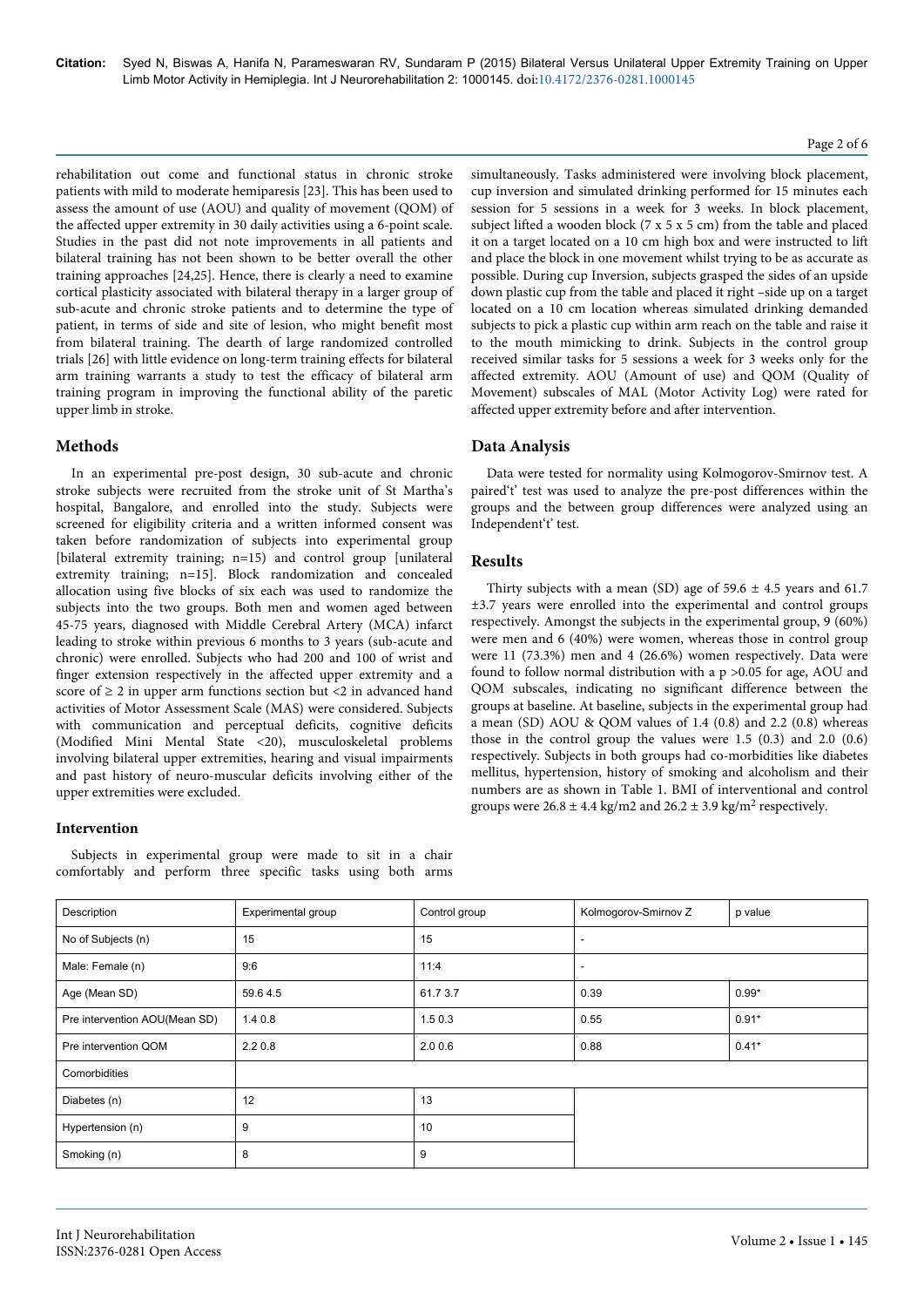| Alcoholism (n)  |                  |                      |
|-----------------|------------------|----------------------|
| BMI (Mean ± SD) | 26.8 ± 4.4 kg/m2 | $26.2 \pm 3.9$ kg/m2 |

Table 1: Demographic details of the subjects

Post intervention, both groups showed significant improvements in AOU and QOM scores of MAL (p< 0.001). AOU scores in the experimental group improved from 1.90  $\pm$  0.85 to 2.61  $\pm$  0.80 and those in the control group improved from  $1.00 \pm 0.65$  to  $1.39 \pm 0.60$ .

Similarly, QOM scores improved from 2.64  $\pm$  0.85 to 3.26  $\pm$  0.61 and  $1.84 \pm 0.77$  to  $2.24 \pm 0.56$  in experimental and control groups respectively (Table 2).

| Within group Analysis |                           |                                 |         |          |                             |                            |         |          |
|-----------------------|---------------------------|---------------------------------|---------|----------|-----------------------------|----------------------------|---------|----------|
| Group                 |                           | Bilateral Training/Experimental |         |          | Unilateral Training/Control |                            |         |          |
| Outcome               | Pre test<br>Mean $\pm$ SD | Post test<br>Mean $\pm$ SD      |         | p value  | Pre test<br>Mean $\pm$ SD   | Post test<br>Mean $\pm$ SD |         | p value  |
| <b>AOU</b>            | $1.90 \pm 0.85$           | $2.61 \pm 0.80$                 | $-7.83$ | $0.001*$ | $1.00 \pm 0.65$             | $1.39 \pm 0.60$            | $-7.42$ | $0.001*$ |
| QOM                   | $2.64 \pm 0.85$           | $3.26 \pm 0.61$                 | $-5.55$ | $0.001*$ | $1.84 \pm 0.77$             | $2.24 \pm 0.56$            | $-3.82$ | $0.002*$ |

Table 2: Within group comparison of AOU and QOM scores in experimental & control groups. \*p<0.05

Between groups comparison showed a significant difference (p < 0.05) in AOU subscale whereas not so significant difference was noted between the QOM sub-scale of MAL (Table 3).

| Between group Analysis |                 |                                                                                                          |      |          |  |  |  |
|------------------------|-----------------|----------------------------------------------------------------------------------------------------------|------|----------|--|--|--|
| Group<br>Outcome       | (Mean $\pm$ SD) | Experimental/ Bilateral Training Post - Pre   Control/ Unilateral Training Post - Pre (Mean  <br>$±$ SD) |      | p value  |  |  |  |
| AOU                    | $0.70 \pm 0.34$ | $0.39 \pm 0.20$                                                                                          | 2.99 | $0.006*$ |  |  |  |
| QOM                    | $0.62 \pm 0.40$ | $0.40 \pm 0.40$                                                                                          | 1.47 | 0.152    |  |  |  |

Table 3: Between groups comparison of AOU and QOM scores of experimental and control groups, \*p<0.05

### **Discussion**

This study compared the effect of bilateral extremity training over unilateral extremity training in improving upper extremity functional tasks of subjects with sub-acute and chronic stroke. Results showed significant improvements in Motor Activity Log scores (AOU and QOM) of both the groups; however, between the groups, there was significant difference only in the amount of usage (AOU) of upper extremity for functional tasks. The results of this study suggest that training involving the practice of simultaneous actions bilaterally may be effective in promoting recovery of upper limb motor function in sub-acute and chronic stroke patients.

Sub-acute and chronic stroke subjects were enrolled for training in this study as only few reports are available on the effect of training regimens focusing on bilateral use of upper limbs in both the postacute and chronic phases [27,28]. Coupling of homologous muscles being the preferred control mode of the motor system in healthy adults, results of this study recommend that this property can also be explored to promote functional recovery of a paretic limb in sub-acute and chronic stroke patients.

Activation of both hemispheres is common during complex tasks, as well as tasks performed by the non-dominant hand in healthy subjects [29] and involvement of contralesional hemisphere was reported to be more in the control of movements [30]. Since the tasks used in this study involved arm movements with distal upper extremity activities (complex tasks), similar pattern of activation in both motor cortex and supplemental motor areas [31,32] would have resulted improvement in both types of training. Nevertheless, our observations contradict with those of Lewis and Byblow [33] who suggest that bilateral extremity training may not be beneficial if the task is too complex for the patient. Despite not known if this cortical activation facilitates or inhibits, we incline to believe that the activation is facilitory in nature considering the improvements in AOU and QOM of subjects in both the groups. Lack of difference in the improvements between the groups concurs with the opinions of Lewis GN, Byblow WD, Mesier S et al. and Tjis E et al. [33-35].

It has been hypothesized that practicing bilateral symmetrical movements may facilitate motor output from the ipsilesional hemisphere by normalizing the transcollosal inhibition influences [36]. Repetitive practice of simultaneous bilateral movements and permanent synaptic enrichment of reorganized neural pathways may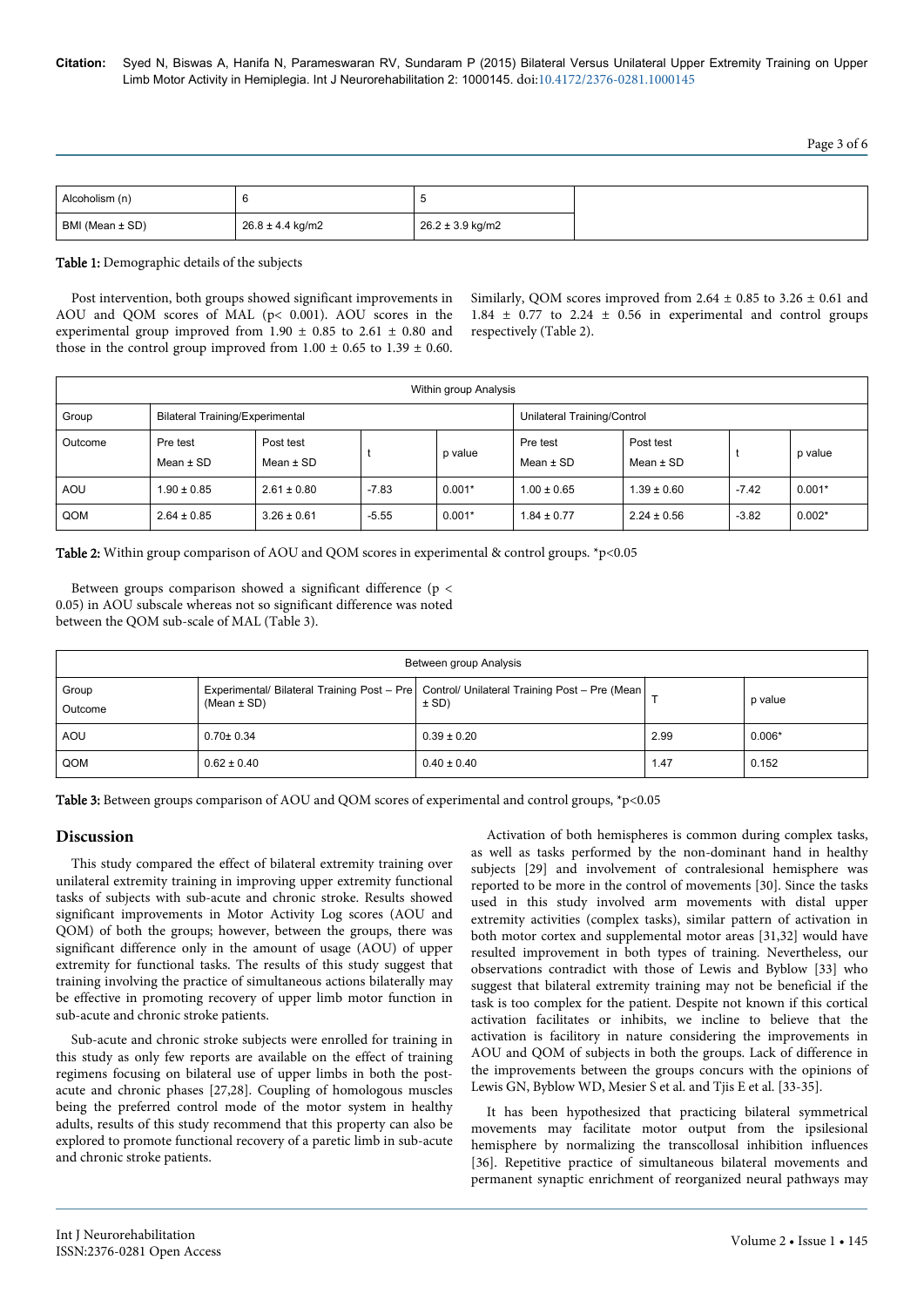occur through a neuronal plastic process [37] which might have led to a significant improvement in unilateral extremity training group. Also, task specific nature of exercises and simulation training could have had an impact on the improvements which are consistent with those reported in previous study [38]. Our findings showed that bilateral extremity training is efficacious in improving the amount of arm usage though the quality of movement did not significantly improve. Normalization of transcallosal inhibitory mechanisms between the hemispheres [39] and neuroplasticity changes [40] could be the possible neural mechanisms underlying post-stroke functional improvements following bilateral training. Our findings concur to those of Cunningham et al. [41] who reported inter-limb coupling dynamics with bilateral extremity training in turn leading to a better amount of use (AOU) of affected extremity. Results published by Luft AR et al. [42] were also found to be congruent where implication of contralesional hemisphere was found to improve movement of the affected elbow with bilateral extremity training with rhythmic auditory cueing.

The improvement noted in both bilateral and unilateral extremity training groups could also be attributed to the changes in cortical sensorimotor maps and improvements in motor function which have been reported to occur as a result of induced interventions post-stroke [43,44]. Bilateral arm activities that have been used in this study such as block placement, cup inversion and simulated drinking though not identical but are similar to the tasks used by Weiss P H et al. [45] Despite bilateral tasks may have dissimilar unilateral demands, a strong coupling exists between the arms when they act together which is essentially unique and different to the unilateral skills which compose the bilateral task. This could have resulted in the better amount of use (AOU) of the affected extremity in the bilateral extremity training group compared to those in unilateral group. However, we differ from the findings of few authors who reported no facilitation effects to the affected limb (arm or leg) during inter-limb coordination conditions which could be due to negative effects on the non-paretic arm during bilateral movements [46].

There has been a mixed opinion on the unilateral training paradigms as most believed in reorganization in the ipsilesional cortices [47-52] whereas few others believed in persistent inhibition with no change in facilitation of the ipsilateral hemisphere [53]. Authors of this study are in agreement with those who reported persistent inhibition during unilateral training. This could be the reason why the unilateral extremity training group did not improve in the amount of usage of affected extremity in comparison to those in the bilateral training group. Findings in our study add to the evidence on role of ipsilateral pathways in post-stroke upper limb recovery which has not been clarified till date. Though, proponents of symmetry constraint [54] in post stroke bilateral training believe in greater use of the ipsilateral pathways [55], some evidence indicate that the recruitment of the ipsilateral pathways post stroke is associated with a less than optimal motor outcome [56].

When a neurologically intact individual performs a unilateral movement, inter-hemispheric inhibition (Transcollosal inhibition) of the non-target hand occurs to enhance independent bimanual control of each limb [57].Whereas, during bilateral movement, independent control of each limb is not essential, rendering trans-callosal inhibition unnecessary [58]. This dis-inhibition may allow the ipsilateral cortex and descending pathways to contribute more extensively in the improved movement and performance of the hemiplegic limb [33,59,60]. This could have played a significant role in improving the amount of usage of upper extremity function following bilateral arm training. Quality of Movement between the two training groups did not differ significantly which could have been due to the diverse extent of damage to the corticospinal pathways in the study subjects. Similar findings were reported by Ward NS et al. [61] Liepert et al. [62] and Hamzei et al. [63] who noted the impact of extent and location of lesion on motor cortex excitability respectively.

Though the authors in this study noted both bilateral and unilateral trainings to be efficacious for moderately impaired sub-acute and chronic stroke survivors, bilateral training weighed more advantageous for proximal arm function. This was similar to that reported in one of the studies in the past [64]. Through this study, authors conclude that bilateral training is better than unilateral training in chronic stroke survivors. Till date there is insufficient good quality evidence on the relative effect of simultaneous bilateral training compared to placebo, no intervention or usual care. Future studies comparing the effects of unilateral and bilateral arm training in isolation with a control group and their combined effect with control and placebo groups are recommended.

## **Acknowledgement**

Authors acknowledge all the participants for their support in this trial and fellow colleagues of department of Physiotherapy, Manipal Hospital St Marthas Hospital for their constructive criticism.

## **References**

- 1. Raymond D (1997) Adams: Principles of Neurology, McGraw-Hill, US, Pp: 60.
- 2. Church Catherine, Price Christopher (2006) Randomized Controlled Trial to Evaluate the effect of Surface Neuromuscular Electrical Stimulation to the Shoulder After Acute Stroke. Stroke 37:2995-3001.
- 3. Duncan PW (1997) Synthesis of intervention trials to improve motor recovery following stroke. Top Stroke Rehabil. 3:1-20.
- 4. [Sunderland A, Tinson D, Bradley L, Hewer RL \(1989\) Arm function after](http://www.ncbi.nlm.nih.gov/pubmed/2592969) [stroke. An evaluation of grip strength as a measure of recovery and a](http://www.ncbi.nlm.nih.gov/pubmed/2592969) [prognostic indicator. J Neurol Neurosurg Psychiatry 52: 1267-1272.](http://www.ncbi.nlm.nih.gov/pubmed/2592969)
- 5. [Parker VM, Wade DT, Langton Hewer R \(1986\) Loss of arm function](http://www.ncbi.nlm.nih.gov/pubmed/3804600) [after stroke: measurement, frequency, and recovery. Int Rehabil Med 8:](http://www.ncbi.nlm.nih.gov/pubmed/3804600) [69-73.](http://www.ncbi.nlm.nih.gov/pubmed/3804600)
- 6. Taub E, Cargo JE, Uswatte G (1998) Constraint induced movement therapy: a new approach to treatment in physical rehabilitation. Rehabil.Psychology. 43: 52-170.
- [Feys HM, De Weerdt WJ, Selz BE, Cox Steck GA, Spichiger R, et al.](http://www.ncbi.nlm.nih.gov/pubmed/9550512) [\(1998\) Effect of a therapeutic intervention for the hemiplegic upper limb](http://www.ncbi.nlm.nih.gov/pubmed/9550512) [in the acute phase after stroke: a single-blind, randomized, controlled](http://www.ncbi.nlm.nih.gov/pubmed/9550512) [multicenter trial. Stroke 29: 785-792.](http://www.ncbi.nlm.nih.gov/pubmed/9550512)
- 8. Jorgensen HS, Nakayama H, Raaschou HO, Vive-Larsen J, Stoier M, et al., (1995) Outcome and time course of recovery in stroke. Part I: Outcome. The Copenhagen Stroke Study. Arch Phys Med Rehabil 76:399–405.
- 9. Nakayama H, Jorgensen HS, Raaschou HO, Olsen TS (1994) Recovery of Upper Extremity Function in Stroke Patients: The Copenhagen Study. Archives of Physical Medicine and Rehabilitation 75:852–857.
- 10. [Gowland C, deBruin H, Basmajian JV, Plews N, Burcea I \(1992\) Agonist](http://www.ncbi.nlm.nih.gov/pubmed/1508970) [and antagonist activity during voluntary upper-limb movement in](http://www.ncbi.nlm.nih.gov/pubmed/1508970) [patients with stroke. Phys Ther 72: 624-633.](http://www.ncbi.nlm.nih.gov/pubmed/1508970)
- 11. [Gresham GE, Fitzpatrick TE, Wolf PA, McNamara PM, Kannel WB, et](http://www.ncbi.nlm.nih.gov/pubmed/1178004) [al. \(1975\) Residual disability in survivors of stroke-the Framingham](http://www.ncbi.nlm.nih.gov/pubmed/1178004) [study. N Engl J Med 293: 954-956.](http://www.ncbi.nlm.nih.gov/pubmed/1178004)
- [Mayo NE, Wood-Dauphinee S, Ahmed S, Gordon C, Higgins J, et al.](http://www.ncbi.nlm.nih.gov/pubmed/10381238) [\(1999\) Disablement following stroke. Disabil Rehabil 21: 258-268.](http://www.ncbi.nlm.nih.gov/pubmed/10381238)

#### Page 4 of 6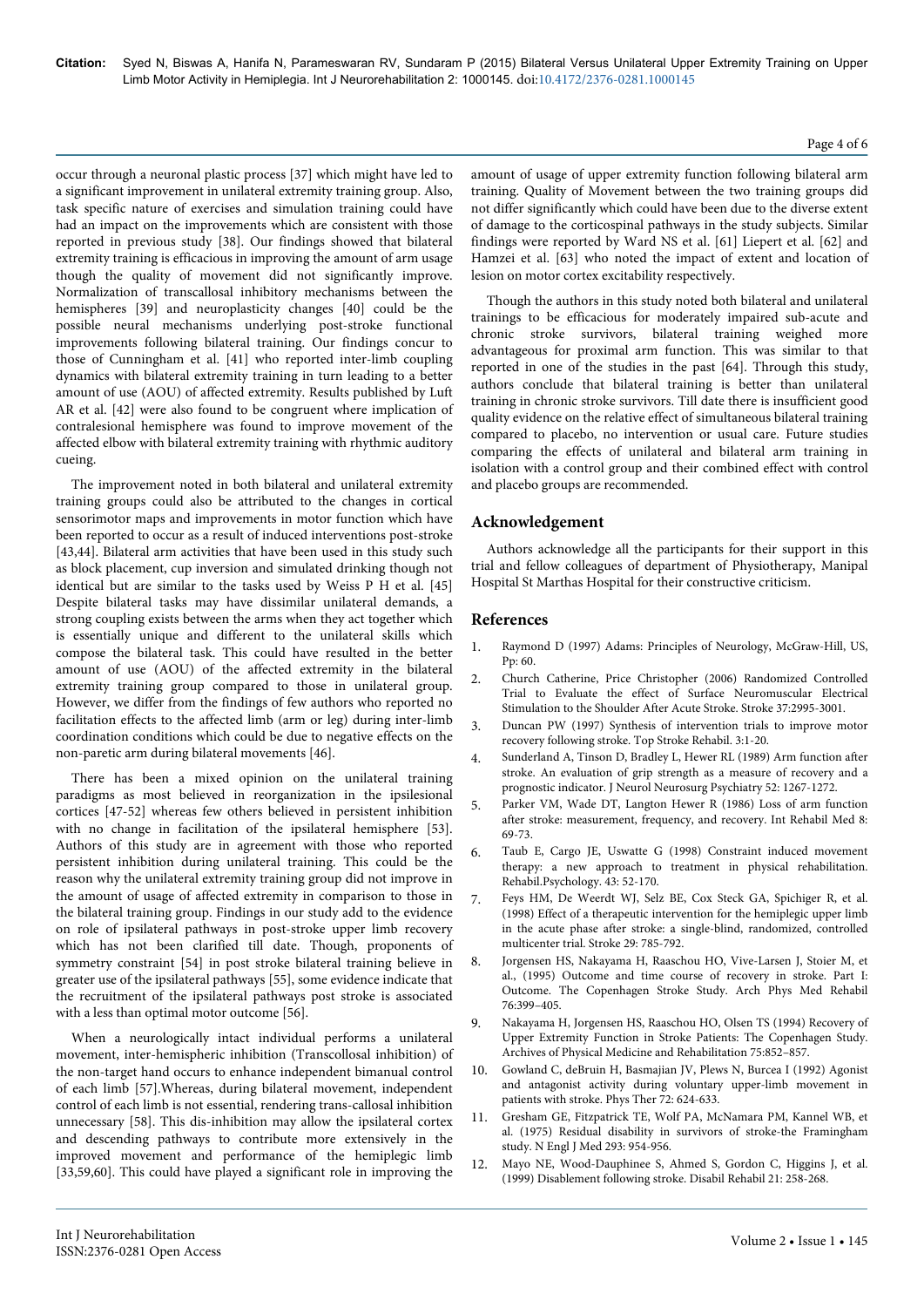Page 5 of 6

- 13. [Uswatte G, Taub E, Morris D, Barman J, Crago J \(2006\) Contribution of](http://www.ncbi.nlm.nih.gov/pubmed/16917161) [the shaping and restraint components of Constraint-Induced Movement](http://www.ncbi.nlm.nih.gov/pubmed/16917161) [therapy to treatment outcome. NeuroRehabilitation 21: 147-156.](http://www.ncbi.nlm.nih.gov/pubmed/16917161)
- 14. McDonnell MN, Hillier SL (2007) Influence of combined afferent stimulation and task-specific training following stroke: a pilot randomized controlled trial. Neurorehabil.Neural Repair. 21:435-443.
- 15. [Johnson SH, Sprehn G, Saykin AJ \(2002\) Intact motor imagery in chronic](http://www.ncbi.nlm.nih.gov/pubmed/12191452) [upper limb hemiplegics: evidence for activity-independent action](http://www.ncbi.nlm.nih.gov/pubmed/12191452) [representations. J Cogn Neurosci 14: 841-852.](http://www.ncbi.nlm.nih.gov/pubmed/12191452)
- 16. [Harris-Love ML, McCombe Waller S, Whitall J \(2005\) Exploiting](http://www.ncbi.nlm.nih.gov/pubmed/16271560) [interlimb coupling to improve paretic arm reaching performance in](http://www.ncbi.nlm.nih.gov/pubmed/16271560) [people with chronic stroke. Arch Phys Med Rehabil 86: 2131-2137.](http://www.ncbi.nlm.nih.gov/pubmed/16271560)
- 17. [Carey JR, Allison JD, Mundale MO \(1983\) Electromyographic study of](http://www.ncbi.nlm.nih.gov/pubmed/6836013) [muscular overflow during precision handgrip. Phys Ther 63: 505-511.](http://www.ncbi.nlm.nih.gov/pubmed/6836013)
- 18. [Geffen GM, Jones DL, Geffen LB \(1994\) Interhemispheric control of](http://www.ncbi.nlm.nih.gov/pubmed/7840879) [manual motor activity. Behav Brain Res 64: 131-140.](http://www.ncbi.nlm.nih.gov/pubmed/7840879)
- 19. Lazarus JC, Whitall J, Franks CA (1995) Age difference in isometric force regulation. J Exp Child Psychol. 60: 245–260.
- 20. [Stewart KC, Cauraugh JH, Summers JJ \(2006\) Bilateral movement](http://www.ncbi.nlm.nih.gov/pubmed/16476449) [training and stroke rehabilitation: a systematic review and meta-analysis.](http://www.ncbi.nlm.nih.gov/pubmed/16476449) [J Neurol Sci 244: 89-95.](http://www.ncbi.nlm.nih.gov/pubmed/16476449)
- 21. [Uswatte G, Taub E, Morris D, Light K, Thompson PA \(2006\) The Motor](http://www.ncbi.nlm.nih.gov/pubmed/17030751) [Activity Log-28: assessing daily use of the hemiparetic arm after stroke.](http://www.ncbi.nlm.nih.gov/pubmed/17030751) [Neurology 67: 1189-1194.](http://www.ncbi.nlm.nih.gov/pubmed/17030751)
- 22. [van der Lee JH, Beckerman H, Knol DL, de Vet HC, Bouter LM \(2004\)](http://www.ncbi.nlm.nih.gov/pubmed/15087552) [Clinimetric properties of the motor activity log for the assessment of arm](http://www.ncbi.nlm.nih.gov/pubmed/15087552) [use in hemiparetic patients. Stroke 35: 1410-1414.](http://www.ncbi.nlm.nih.gov/pubmed/15087552)
- 23. [Uswatte G, Taub E, Morris D, Vignolo M, McCulloch K \(2005\)](http://www.ncbi.nlm.nih.gov/pubmed/16224078) [Reliability and validity of the upper-extremity Motor Activity Log-14 for](http://www.ncbi.nlm.nih.gov/pubmed/16224078) [measuring real-world arm use. Stroke 36: 2493-2496.](http://www.ncbi.nlm.nih.gov/pubmed/16224078)
- 24. Platz T, Bock S, Prass K (2001) Reduced skillfulness of arm motor behavior among motor stroke patients with good clinical recovery: does it indicate reduced automaticity? Can it be improved by unilateral or bilateral training? A kinematic motion analysis study.Neuropsychologia 39:687–698.
- 25. [Whitall J, McCombe Waller S, Silver KH, Macko RF \(2000\) Repetitive](http://www.ncbi.nlm.nih.gov/pubmed/11022069) [bilateral arm training with rhythmic auditory cueing improves motor](http://www.ncbi.nlm.nih.gov/pubmed/11022069) [function in chronic hemiparetic stroke. Stroke 31: 2390-2395.](http://www.ncbi.nlm.nih.gov/pubmed/11022069)
- 26. [Van Peppen RP, Kwakkel G, Wood-Dauphinee S, Hendriks HJ, Van der](http://www.ncbi.nlm.nih.gov/pubmed/15609840) [Wees PJ, et al. \(2004\) The impact of physical therapy on functional](http://www.ncbi.nlm.nih.gov/pubmed/15609840) [outcomes after stroke: what's the evidence? Clin Rehabil 18: 833-862.](http://www.ncbi.nlm.nih.gov/pubmed/15609840)
- 27. [Mudie MH, Matyas TA \(2000\) Can simultaneous bilateral movement](http://www.ncbi.nlm.nih.gov/pubmed/10661755) [involve the undamaged hemisphere in reconstruction of neural networks](http://www.ncbi.nlm.nih.gov/pubmed/10661755) [damaged by stroke? Disabil Rehabil 22: 23-37.](http://www.ncbi.nlm.nih.gov/pubmed/10661755)
- 28. [Whitall J, McCombe Waller S, Silver KH, Macko RF \(2000\) Repetitive](http://www.ncbi.nlm.nih.gov/pubmed/11022069) [bilateral arm training with rhythmic auditory cueing improves motor](http://www.ncbi.nlm.nih.gov/pubmed/11022069) [function in chronic hemiparetic stroke. Stroke 31: 2390-2395.](http://www.ncbi.nlm.nih.gov/pubmed/11022069)
- 29. [Debaere F, Wenderoth N, Sunaert S, Van Hecke P, Swinnen SP \(2004\)](http://www.ncbi.nlm.nih.gov/pubmed/14998701) [Changes in brain activation during the acquisition of a new bimanual](http://www.ncbi.nlm.nih.gov/pubmed/14998701) [coodination task. Neuropsychologia 42: 855-867.](http://www.ncbi.nlm.nih.gov/pubmed/14998701)
- 30. [Schaechter JD, Perdue KL \(2008\) Enhanced cortical activation in the](http://www.ncbi.nlm.nih.gov/pubmed/17602141) [contralesional hemisphere of chronic stroke patients in response to](http://www.ncbi.nlm.nih.gov/pubmed/17602141) [motor skill challenge. Cereb Cortex 18: 638-647.](http://www.ncbi.nlm.nih.gov/pubmed/17602141)
- 31. [Donchin O, Gribova A, Steinberg O, Bergman H, Vaadia E \(1998\)](http://www.ncbi.nlm.nih.gov/pubmed/9751054) [Primary motor cortex is involved in bimanual coordination. Nature 395:](http://www.ncbi.nlm.nih.gov/pubmed/9751054) [274-278.](http://www.ncbi.nlm.nih.gov/pubmed/9751054)
- 32. [Tanji J, Okano K, Sato KC \(1988\) Neuronal activity in cortical motor](http://www.ncbi.nlm.nih.gov/pubmed/3404223) [areas related to ipsilateral, contralateral, and bilateral digit movements of](http://www.ncbi.nlm.nih.gov/pubmed/3404223) [the monkey. J Neurophysiol 60: 325-343.](http://www.ncbi.nlm.nih.gov/pubmed/3404223)
- 33. [Lewis GN, Byblow WD \(2004\) Neurophysiological and behavioural](http://www.ncbi.nlm.nih.gov/pubmed/14763719) [adaptations to a bilateral training intervention in individuals following](http://www.ncbi.nlm.nih.gov/pubmed/14763719) [stroke. Clin Rehabil 18: 48-59.](http://www.ncbi.nlm.nih.gov/pubmed/14763719)
- 34. [Messier S, Bourbonnais D, Desrosiers J, Roy Y \(2006\) Kinematic analysis](http://www.ncbi.nlm.nih.gov/pubmed/17084121) [of upper limbs and trunk movement during bilateral movement after](http://www.ncbi.nlm.nih.gov/pubmed/17084121) [stroke. Arch Phys Med Rehabil 87: 1463-1470.](http://www.ncbi.nlm.nih.gov/pubmed/17084121)
- 35. [Tijs E, Matyas TA \(2006\) Bilateral training does not facilitate](http://www.ncbi.nlm.nih.gov/pubmed/17082503) [performance of copying tasks in poststroke hemiplegia. Neurorehabil](http://www.ncbi.nlm.nih.gov/pubmed/17082503) [Neural Repair 20: 473-483.](http://www.ncbi.nlm.nih.gov/pubmed/17082503)
- 36. [Cauraugh JH, Summers JJ \(2005\) Neural plasticity and bilateral](http://www.ncbi.nlm.nih.gov/pubmed/15885874) [movements: A rehabilitation approach for chronic stroke. Prog](http://www.ncbi.nlm.nih.gov/pubmed/15885874) [Neurobiol 75: 309-320.](http://www.ncbi.nlm.nih.gov/pubmed/15885874)
- [Sakamoto T, Porter LL, Asanuma H \(1987\) Long-lasting potentiation of](http://www.ncbi.nlm.nih.gov/pubmed/3607486) [synaptic potentials in the motor cortex produced by stimulation of the](http://www.ncbi.nlm.nih.gov/pubmed/3607486) [sensory cortex in the cat: a basis of motor learning. Brain Res 413:](http://www.ncbi.nlm.nih.gov/pubmed/3607486) [360-364.](http://www.ncbi.nlm.nih.gov/pubmed/3607486)
- 38. McDonnell MN, Hillier SL (2007) Influence of combined afferent stimulation and task-specific training following stroke: a pilot randomized controlled trial. Neurorehabil.Neural Repair 21:435-443.
- 39. [Stinear CM, Barber PA, Coxon JP, Fleming MK, Byblow WD \(2008\)](http://www.ncbi.nlm.nih.gov/pubmed/18356189) [Priming the motor system enhances the effects of upper limb therapy in](http://www.ncbi.nlm.nih.gov/pubmed/18356189) [chronic stroke. Brain 131: 1381-1390.](http://www.ncbi.nlm.nih.gov/pubmed/18356189)
- 40. [Cauraugh JH, Summers JJ \(2005\) Neural plasticity and bilateral](http://www.ncbi.nlm.nih.gov/pubmed/15885874) [movements: A rehabilitation approach for chronic stroke. Prog](http://www.ncbi.nlm.nih.gov/pubmed/15885874) [Neurobiol 75: 309-320.](http://www.ncbi.nlm.nih.gov/pubmed/15885874)
- 41. [Cunningham CL, Stoykov ME, Walter CB \(2002\) Bilateral facilitation of](http://www.ncbi.nlm.nih.gov/pubmed/12102112) [motor control in chronic hemiplegia. Acta Psychol \(Amst\) 110: 321-337.](http://www.ncbi.nlm.nih.gov/pubmed/12102112)
- 42. [Luft AR, McCombe-Waller S, Whitall J, Forrester LW, Macko R, Sorkin](http://www.ncbi.nlm.nih.gov/pubmed/15494583) [JD, et al. \(2004\) Repetitive bilateral arm training and motor cortex](http://www.ncbi.nlm.nih.gov/pubmed/15494583) [activation in chronic stroke: a randomized controlled trial. JAMA 292:](http://www.ncbi.nlm.nih.gov/pubmed/15494583) [1853–1861.](http://www.ncbi.nlm.nih.gov/pubmed/15494583)
- 43. [Nelles G, Jentzen W, Jueptner M, Müller S, Diener HC \(2001\) Arm](http://www.ncbi.nlm.nih.gov/pubmed/11352620) [training induced brain plasticity in stroke studied with serial positron](http://www.ncbi.nlm.nih.gov/pubmed/11352620) [emission tomography. Neuroimage 13: 1146-1154.](http://www.ncbi.nlm.nih.gov/pubmed/11352620)
- 44. [Liepert J, Bauder H, Wolfgang HR, Miltner WH, Taub E, et al. \(2000\)](http://www.ncbi.nlm.nih.gov/pubmed/10835434) [Treatment-induced cortical reorganization after stroke in humans.](http://www.ncbi.nlm.nih.gov/pubmed/10835434) [Stroke 31: 1210-1216.](http://www.ncbi.nlm.nih.gov/pubmed/10835434)
- 45. [Weiss PH, Jeannerod M, Paulignan Y, Freund HJ \(2000\) Is the](http://www.ncbi.nlm.nih.gov/pubmed/10838148) [organisation of goal-directed action modality specific? A common](http://www.ncbi.nlm.nih.gov/pubmed/10838148) [temporal structure. Neuropsychologia 38: 1136-1147.](http://www.ncbi.nlm.nih.gov/pubmed/10838148)
- 46. [Garry MI, van Steenis RE, Summers JJ \(2005\) Interlimb coordination](http://www.ncbi.nlm.nih.gov/pubmed/16343673) [following stroke. Hum Mov Sci 24: 849-864.](http://www.ncbi.nlm.nih.gov/pubmed/16343673)
- 47. [Carey JR, Allison JD, Mundale MO \(1983\) Electromyographic study of](http://www.ncbi.nlm.nih.gov/pubmed/6836013) [muscular overflow during precision handgrip. Phys Ther 63: 505-511.](http://www.ncbi.nlm.nih.gov/pubmed/6836013)
- 48. [Jang SH, Han BS, Chang Y, Byun WM, Lee J, et al. \(2002\) Functional](http://www.ncbi.nlm.nih.gov/pubmed/12394996) [MRI evidence for motor cortex reorganization adjacent to a lesion in a](http://www.ncbi.nlm.nih.gov/pubmed/12394996) [primary motor cortex. Am J Phys Med Rehabil 81: 844-847.](http://www.ncbi.nlm.nih.gov/pubmed/12394996)
- 49. [Johansen-Berg H, Dawes H, Guy C, Smith SM, Wade DT, et al. \(2002\)](http://www.ncbi.nlm.nih.gov/pubmed/12429600) [Correlation between motor improvements and altered fMRI activity after](http://www.ncbi.nlm.nih.gov/pubmed/12429600) [rehabilitative therapy. Brain 125: 2731-2742.](http://www.ncbi.nlm.nih.gov/pubmed/12429600)
- 50. [Levy CE, Nichols DS, Schmalbrock PM, Keller P, Chakeres DW \(2001\)](http://www.ncbi.nlm.nih.gov/pubmed/11138954) [Functional MRI evidence of cortical reorganization in upper-limb stroke](http://www.ncbi.nlm.nih.gov/pubmed/11138954) [hemiplegia treated with constraint-induced movement therapy. Am J](http://www.ncbi.nlm.nih.gov/pubmed/11138954) [Phys Med Rehabil 80: 4-12.](http://www.ncbi.nlm.nih.gov/pubmed/11138954)
- 51. [Liepert J, Bauder H, Wolfgang HR, Miltner WH, Taub E, et al. \(2000\)](http://www.ncbi.nlm.nih.gov/pubmed/10835434) [Treatment-induced cortical reorganization after stroke in humans.](http://www.ncbi.nlm.nih.gov/pubmed/10835434) [Stroke 31: 1210-1216.](http://www.ncbi.nlm.nih.gov/pubmed/10835434)
- 52. Schaechter JD, Kraft E, Hilliard TS, Dijkhuizen RM, Benner T, et al., (2002) Motor recovery and cortical reorganization after constraintinduced movement therapy in stroke patients: a preliminary study. Neurorehabil Neural Repair 16:326–338.
- 53. [McCombe Waller S, Forrester LW, Villagra F, Whitall J \(2008\)](http://www.ncbi.nlm.nih.gov/pubmed/18336839) [Intracortical inhibition and facilitation with unilateral dominant,](http://www.ncbi.nlm.nih.gov/pubmed/18336839) [unilateral nondominant and bilateral movement tasks in left and right](http://www.ncbi.nlm.nih.gov/pubmed/18336839) [handed adults. J Neurol Sci 269:96-104.](http://www.ncbi.nlm.nih.gov/pubmed/18336839)
- 54. [Kelso JA1, Holt KG, Rubin P, Kugler PN \(1981\) Patterns of human](http://www.ncbi.nlm.nih.gov/pubmed/15215072) [interlimb coordination emerge from the properties of non-linear, limit](http://www.ncbi.nlm.nih.gov/pubmed/15215072) [cycle oscillatory processes: theory and data. J Mot Behav 13: 226-261.](http://www.ncbi.nlm.nih.gov/pubmed/15215072)
- 55. [Cauraugh JH, Summers JJ \(2005\) Neural plasticity and bilateral](http://www.ncbi.nlm.nih.gov/pubmed/15885874) [movements: A rehabilitation approach for chronic stroke. Prog](http://www.ncbi.nlm.nih.gov/pubmed/15885874) [Neurobiol 75: 309-320.](http://www.ncbi.nlm.nih.gov/pubmed/15885874)